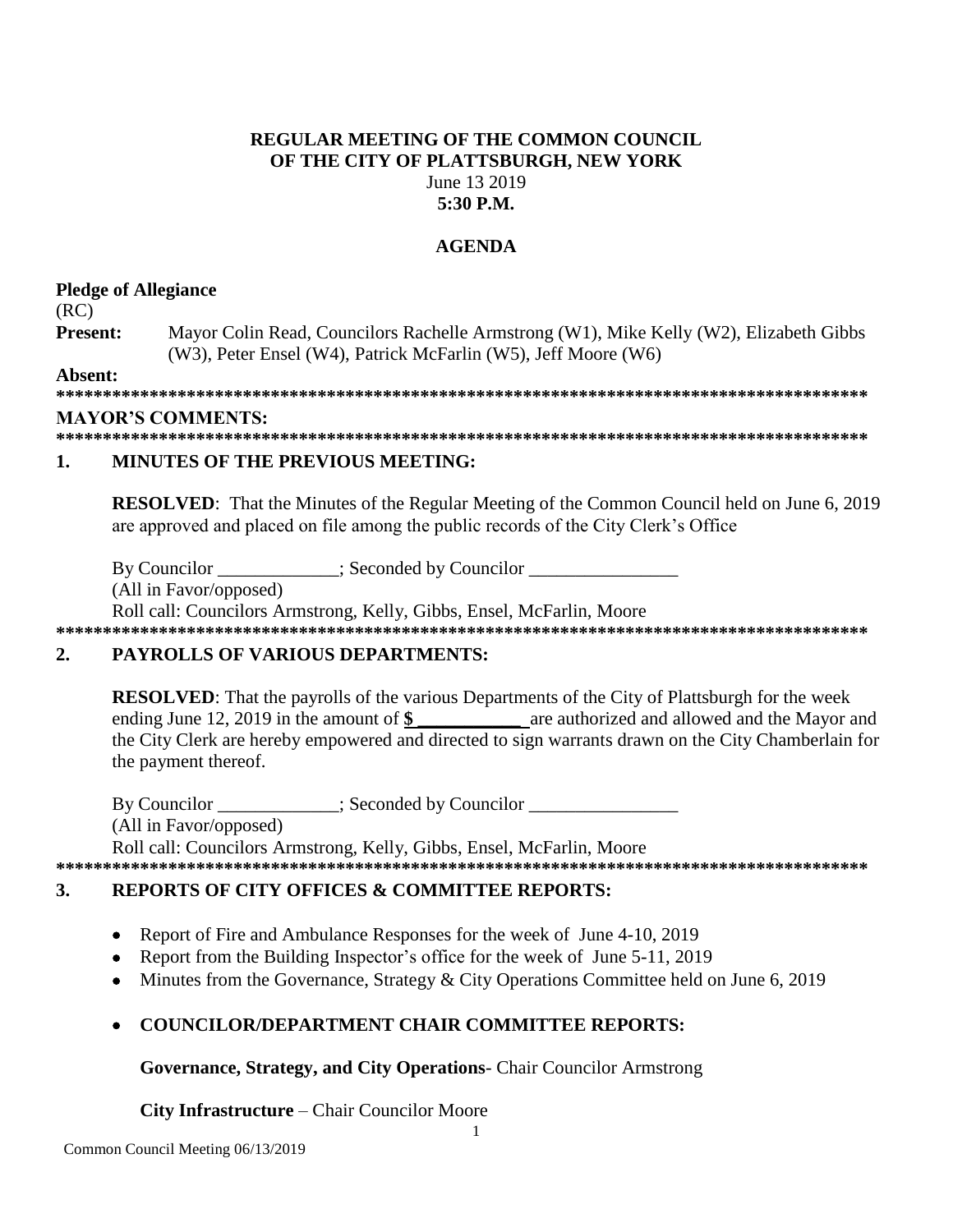**Finance and Budget – Chair Councilor Kelly** 

**Public Safety – Chair Councilor Gibbs** 

**Plattsburgh Public Library – Chair Councilor Ensel** 

**MLD** - MLD Board President Councilor McFarlin

**RESOLVED:** That the reports as listed are hereby ordered received and any written reports are placed on file among the public records of the City Clerk's Office.

 $\therefore$  Seconded by Councilor By Councilor (All in Favor/opposed) Roll call: Councilors Armstrong, Kelly, Gibbs, Ensel, McFarlin, Moore 

#### $\blacktriangle$ **CORRESPONDENCE OR RECOMMENDATIONS FROM BOARDS: None**

### 5. **AUDIT OF CLAIMS:**

**RESOLVED:** That the bills Audited by the Common Council for the week ending June 14, 2019 in the amount of \$ are authorized and allowed and the Mayor and City Clerk are hereby authorized and directed to sign warrants drawn on the City Chamberlain for the payment thereof.

By Councilor \_\_\_\_\_\_\_\_\_\_\_\_\_; Seconded by Councilor \_\_\_\_\_\_\_\_\_\_\_\_\_\_\_\_\_\_\_\_\_\_\_\_\_\_\_\_\_\_ (All in Favor/opposed) Roll call: Councilors Armstrong, Kelly, Gibbs, Ensel, McFarlin, Moore 

### 6. PERSONS ADDRESSING COUNCIL ON AGENDA ITEMS ONLY:

### 

### 7. **OTHER ITEMS:**

A. WHEREAS, the City of Plattsburgh entered into a development agreement with Prime Plattsburgh LLC (hereafter "Prime") on April 1, 2019 for Prime to study, design, seek and obtain permit approval, purchase and then construct a mixed-use development on the real property located at 22 Durkee Street in the City of Plattsburgh; and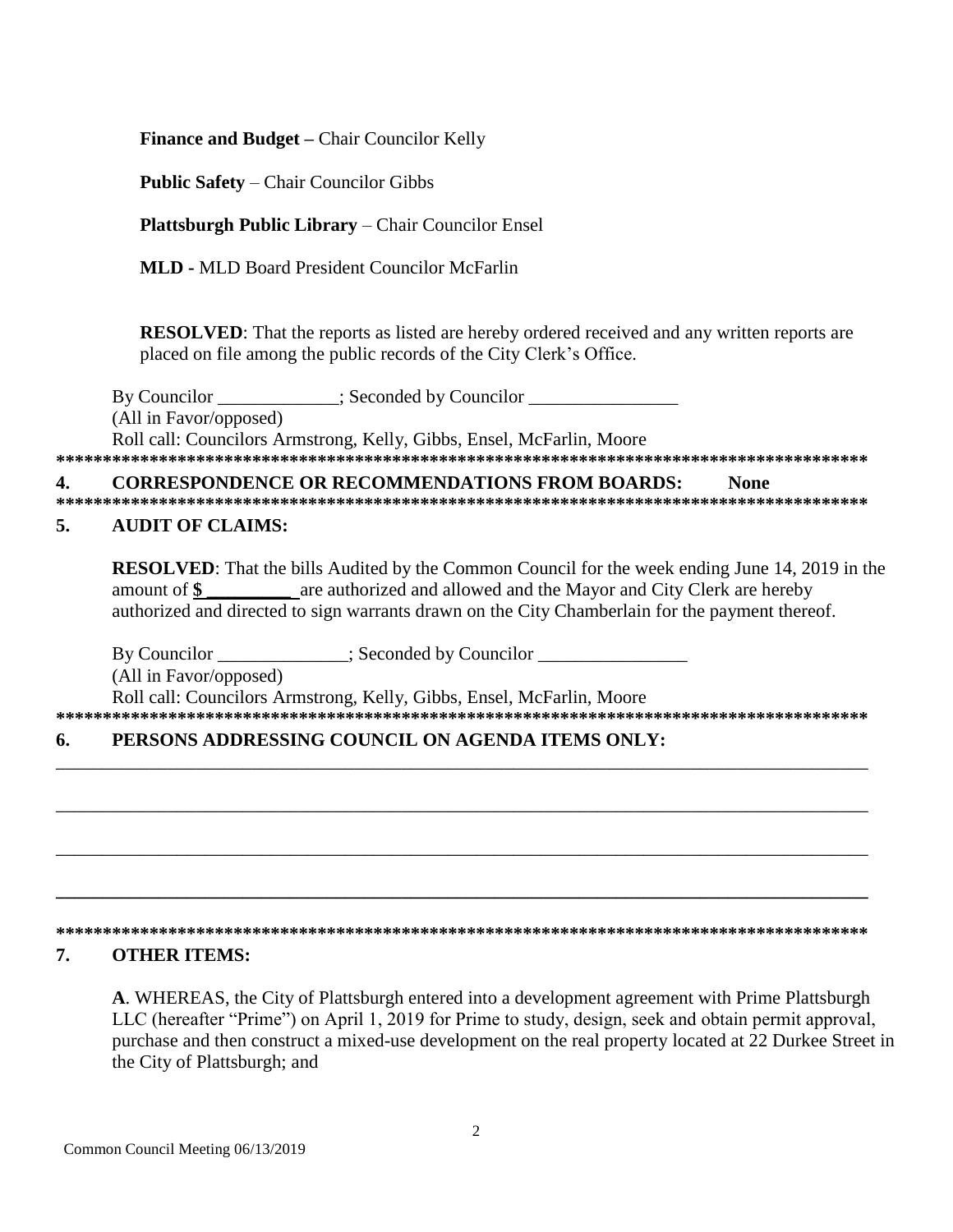WHEREAS, the development agreement stipulates that the Common Council shall approve the preliminary Plans generated by Prime during the Pre-Permitting and Design Phase of the project; and

WHEREAS, the Common Council, during their regular meeting on May 23, 2019, approved preliminary Plans presented by Prime; and

WHEREAS, since May 23, 2019, Prime has amended their preliminary Plans and has presented revised preliminary Plans to the Common Council for their review and comment.

NOW THEREFORE IT IS HEREBY RESOLVED, the Common Council accepts and approves the revised preliminary Plans submitted by Prime, subject to permitting requirements and SEQRA review by the City's Common Council, Planning Board, Zoning Board of Appeals, and/or County Planning Board.

By Councilor  $\qquad \qquad$ : Seconded by Councilor

Discussion:

Roll call: Councilors Armstrong, Kelly, Gibbs, Ensel, McFarlin, Moore

**ACTION TAKEN:** Adopted \_\_\_\_\_ Defeated \_\_\_\_\_\_ Withdrawn \_\_\_\_\_ Tabled Follow up Action:

**\*\*\*\*\*\*\*\*\*\*\*\*\*\*\*\*\*\*\*\*\*\*\*\*\*\*\*\*\*\*\*\*\*\*\*\*\*\*\*\*\*\*\*\*\*\*\*\*\*\*\*\*\*\*\*\*\*\*\*\*\*\*\*\*\*\*\*\*\*\*\*\*\*\*\*\*\*\*\*\*\*\*\*\*\*\*\*\*\*\***

**B. RESOLVED:** In accordance with the request therefore, and upon receipt of a general release, the Common Council approves the deductible reimbursement of \$2,500 to Carol McLean DBA Irises for awning damage caused by City equipment.

By Councilor \_\_\_\_\_\_\_\_\_\_; Seconded by Councilor \_\_\_\_\_\_\_\_\_\_\_\_\_\_\_\_\_\_\_\_\_\_\_\_\_\_\_\_\_\_\_\_\_

Discussion:

Roll call: Councilors Armstrong, Kelly, Gibbs, Ensel, McFarlin, Moore

| <b>ACTION TAKEN:</b> Adopted | Defeated | Withdrawn | Tabled |  |
|------------------------------|----------|-----------|--------|--|
|                              |          |           |        |  |

Follow up Action:

**\*\*\*\*\*\*\*\*\*\*\*\*\*\*\*\*\*\*\*\*\*\*\*\*\*\*\*\*\*\*\*\*\*\*\*\*\*\*\*\*\*\*\*\*\*\*\*\*\*\*\*\*\*\*\*\*\*\*\*\*\*\*\*\*\*\*\*\*\*\*\*\*\*\*\*\*\*\*\*\*\*\*\*\*\*\*\*\*\*\***

**C. RESOLVED:** In accordance with the request therefore the Common Council approves the City Chamberlain to create capital project H8130.65, 2019 Lower Saranac crossing Sewer Capacity Expansion, in the amount of \$50,000.00 to be funded from the Sewer Capital Reserve as part of the 2019 capital expenditure plan.

By Councilor \_\_\_\_\_\_\_\_\_\_; Seconded by Councilor \_\_\_\_\_\_\_\_\_\_\_\_\_\_\_\_\_\_\_\_\_\_\_\_\_\_\_\_\_\_\_\_\_

Discussion:

Roll call: Councilors Armstrong, Kelly, Gibbs, Ensel, McFarlin, Moore

**ACTION TAKEN:** Adopted Defeated Withdrawn Tabled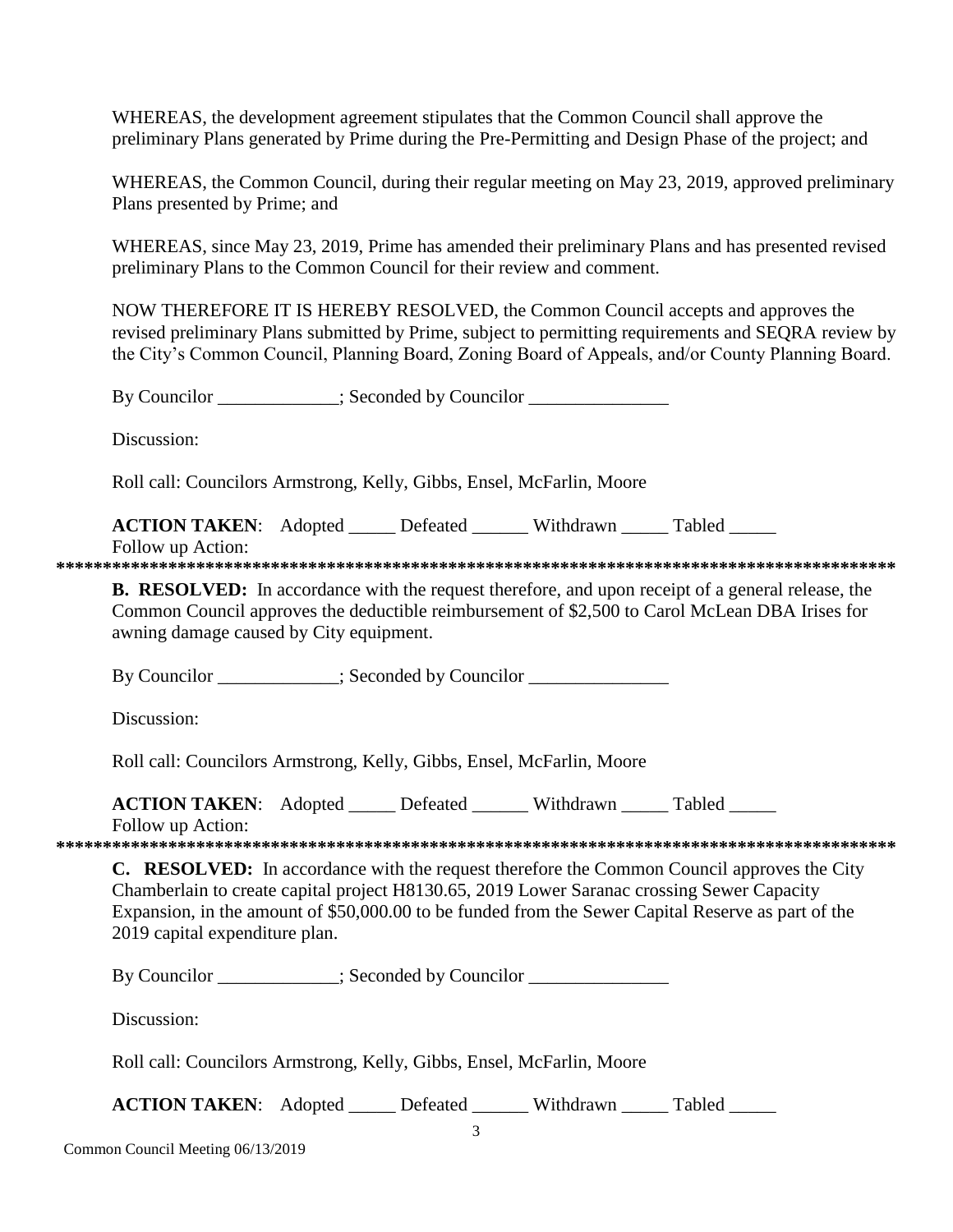Follow up Action:

# **D. RESOLVED:** In accordance with the request therefore the Common Council approves and authorizes the execution of the June 6, 2019 CDM Smith "Lower Saranac crossing Sewer Capacity Expansion Project" on a time and expense basis estimated to be \$39,300. The source of funds will be the Sewer Reserve capital project H8130.65. By Councilor : Seconded by Councilor Discussion: Roll call: Councilors Armstrong, Kelly, Gibbs, Ensel, McFarlin, Moore **ACTION TAKEN:** Adopted Defeated Withdrawn Tabled Follow up Action: E. WHEREAS, Clinton County is pursuing plans to reconfigure their Government Center parking lot in order to increase the number and management of parking spaces in that lot; and WHEREAS, the City of Plattsburgh and Clinton County have explored plans for cooperating to accomplish an expanded reconfiguration of the Government Center parking lot; and WHEREAS, cost estimates for the expanded reconfiguration have been provided to the City and County; and WHEREAS, the County has indicated their cooperation with the City on the expanded reconfiguration is dependent upon the City's agreement to certain conditions; and WHEREAS, the Common Council has been provided with a detailed report summarizing the project's costs and benefits and the County's conditions for cooperation. RESOLVED, the Common Council hereby authorizes the Mayor and the Director of Community Development to pursue a formal and binding cooperative agreement with Clinton County to accomplish a reconfiguration of the County's Government Center parking lot. By Councilor \_\_\_\_\_\_\_\_\_\_; Seconded by Councilor \_\_\_\_\_\_\_\_\_\_\_\_\_\_ Discussion: Roll call: Councilors Armstrong, Kelly, Gibbs, Ensel, McFarlin, Moore **ACTION TAKEN:** Adopted \_\_\_\_\_ Defeated \_\_\_\_\_\_ Withdrawn Tabled Follow up Action: **F. RESOLVED:** In accordance with the request therefore the Common Council approves the City

Chamberlain to adjust the 2019 Sewer Fund budget by \$15,000.00 for the cost to repair a by-pass pump